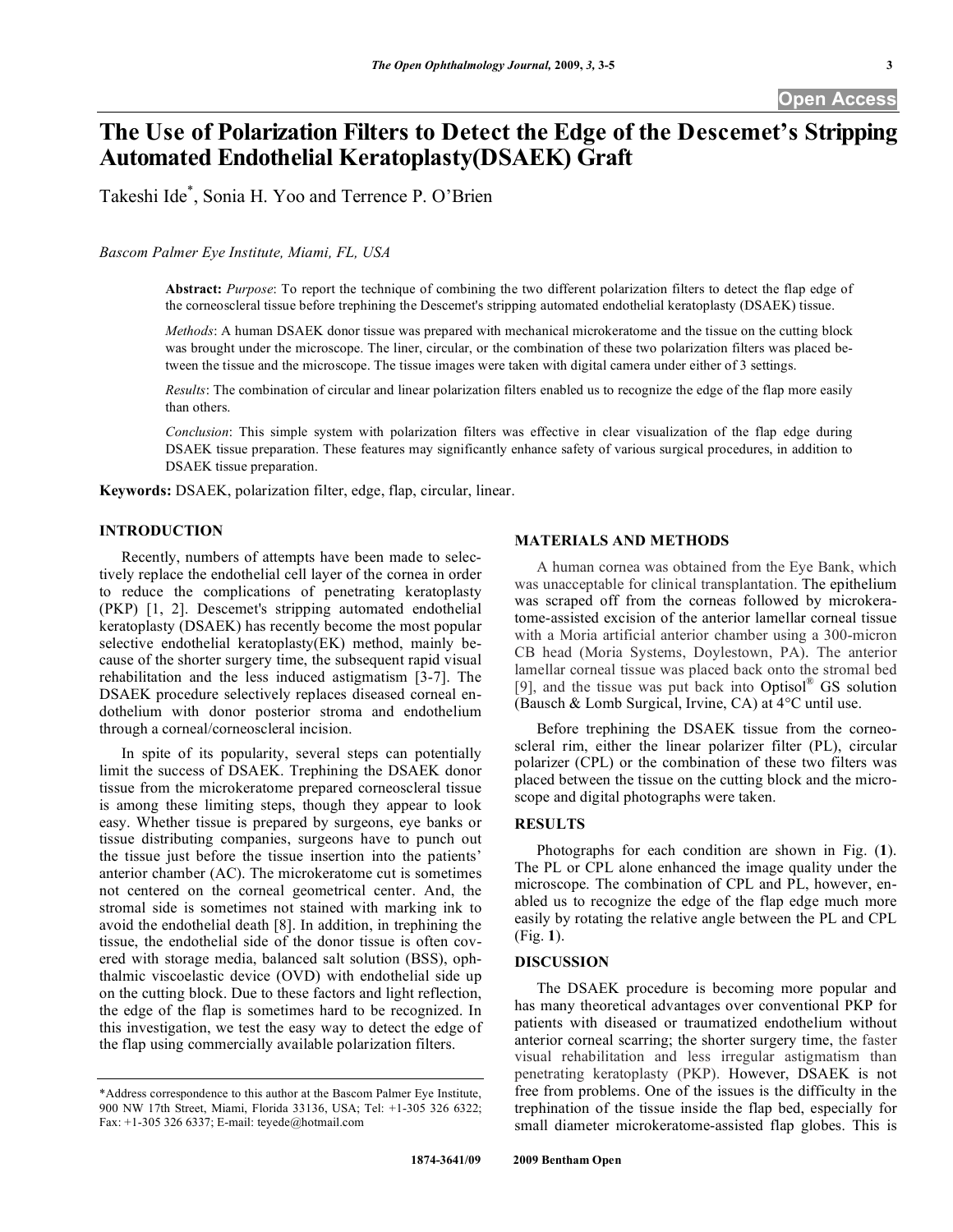

**Fig. (1). Images of DSAEK tissue filtered by polarizer.** The edge of the stromal side flap edge is observed most clearly in **D** (combination of the two filters) followed by **B** (circular polarizer) and **C** (linear polarizer). We could not detect any edge in **A** (control without filter) in this tissue.

mainly due to the invisibility of the flap edge of the corneoscleral rims. To facilitate the visualization of the tissue edge, we usually mark the cornea outside of the tissue and adjust the light settings or tilt the tissue on the cutting block. However, difficulty still remains to define the edge of the DSAEK tissue, as the staining is diffused during the storage period.

 Slitlamp users are aware that while examining the cornea, a fully opened slit gives an overall view of the cornea but fine details of corneal structures and opacities are often obscured. A complete corneal examination requires a selection of lighting techniques to appreciate the delicate detail of corneal structures. A fine slit viewed stereoscopically moving across the cornea allows the user to appreciate corneal translucence and topography. However, photographic documentation is limited by a single, static photograph. When direct, focal, wide-slit illumination is used to image the cornea, the high reflectivity of the moist corneal surface impairs visualization of the surface and underlying structures.

 Likewise, in DSAEK tissue trephination, we have to observe the flap edge underlying the corneal endothelium, Descemet's membrane and stroma fibers with bright broad illumination. An analogy is the sun reflecting from a window obscuring the room beyond. Conventionally, photographers have used polarizing filters to minimize reflections, glare, and flare from highly reflective surfaces. Barry *et al*. utilized polarization filters to reduce the unwanted light reflection to

image the LASIK flap edge more clearly [10, 11]. In this investigation, we also tried this antireflection strategy with polarization filter. We utilized two kinds of commercially available polarizer: circular (CPL) and linear (PL).

 Each alone can control the light reflex and worked moderately but we could not detect the edge sufficiently. Then, we tried the combination of these two filters to control also the light wavelength (colors) in addition to the direction of the light (Fig. **2**), because white light source from the microscope has prism effect and can cause image obscureness. Described in the results, this double polarized filtration effectively visualized the edge of the stromal edge of the flap more clearly than the view without at specific range of the angle between CPL and PL.

 This cross-polarized filtration partially explains enhanced corneal viewing. A second, less-well-understood phenomenon is that of birefringence. Birefringence is the ability of a material to change the plane of polarization of the incident light. The cornea is said to be birefringent [12]. This effect has been described as a result of the stromal fibers crossing each other at near right angles, inducing this birefringent effect [12-14].

 Though we are currently unsure which effect plays a major role when using polarizing filters to improve corneal images and we did randomly rotated the filter to find the optimal condition in this investigation, this simple system with easily and reasonably available polarization filters did work